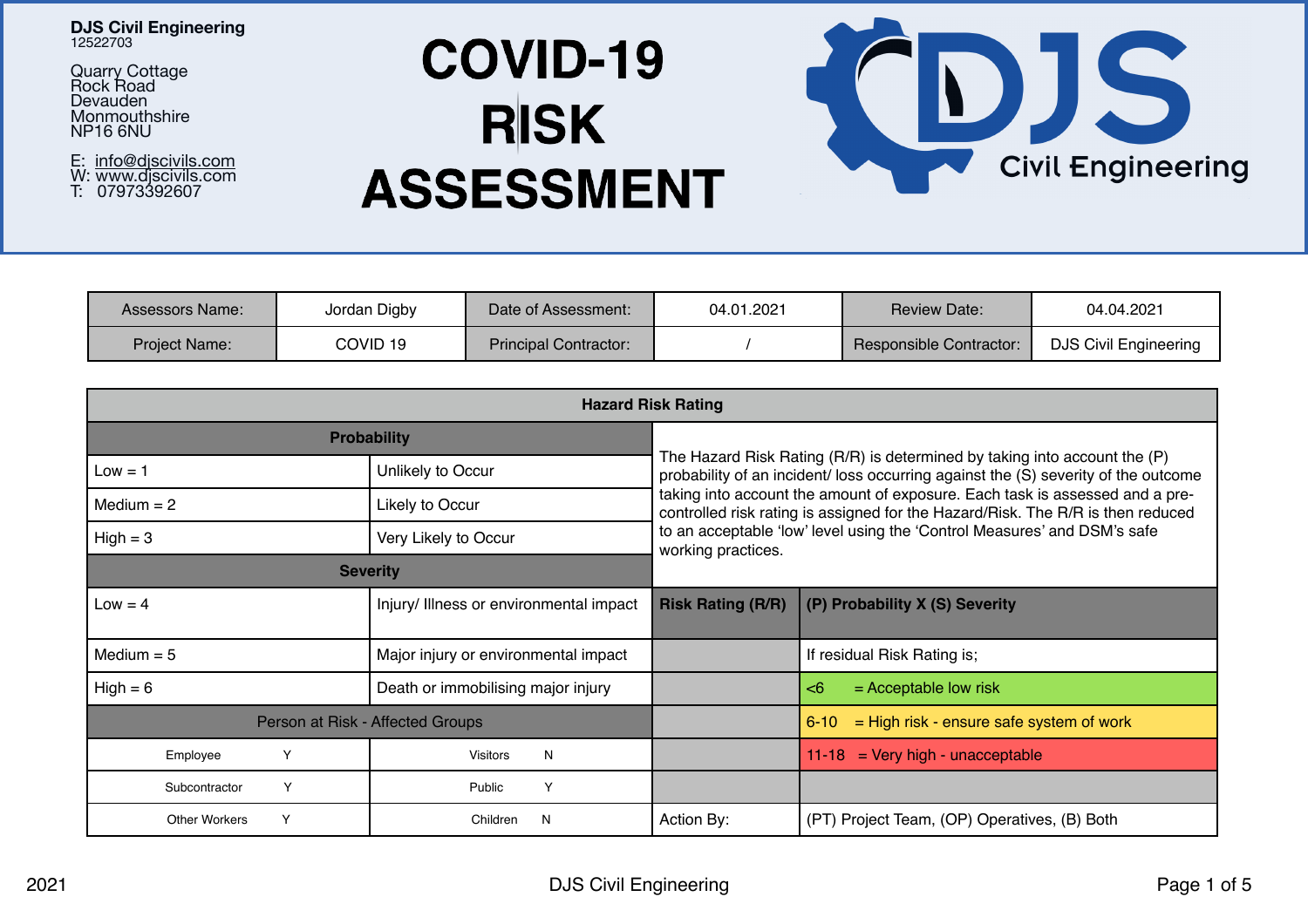### **DJS Civil Engineering**  12522703

Quarry Cottage Rock Road Devauden **Monmouthshire** NP16 6NU

E: <u>[info@djscivils.com](mailto:info@djscivils.com)</u><br>W: www.djscivils.com T: 07973392607

## **COVID-19 RISK ASSESSMENT**

| Task/Hazard                                     | Who & How (Risk)                                                               | <b>Risk Rating</b> |    |      | <b>Control Measures</b>                                                                                                                                                                                                                                                                                                                                                                                                                                                                                                                                                                        | <b>Residual Risk</b><br>Rating |    |     | <b>Action</b> |
|-------------------------------------------------|--------------------------------------------------------------------------------|--------------------|----|------|------------------------------------------------------------------------------------------------------------------------------------------------------------------------------------------------------------------------------------------------------------------------------------------------------------------------------------------------------------------------------------------------------------------------------------------------------------------------------------------------------------------------------------------------------------------------------------------------|--------------------------------|----|-----|---------------|
|                                                 |                                                                                | P                  | S. | R/R  |                                                                                                                                                                                                                                                                                                                                                                                                                                                                                                                                                                                                |                                | S. | R/R | By;           |
| Spread of<br>Coronavirus<br>COVID-19            | Employees<br><b>Visitors</b><br>Contractors<br>Customers<br>Potentail fatality | 3                  | 6  | 18 I | HAND WASHING:<br>Hand sanitisers to be provided with all machines.<br>Hands to be washed before leaving for deliveries/collections<br>Regular hand washing/sanitising required and proper drying of<br>hands<br><b>CLEANING:</b><br>- Frequent cleaning and disinfecting of objects and surfaces of<br>all equipment. In particular plant handlers and controls.<br>Use of Fortes air conditioning Power Cleaner to be used after<br>۰.<br>every Custer - proven to kill COVID-19<br><b>SOCIAL DISTANCING:</b><br>Only 1 person to conduct deliveries and collections<br>Face masks to be worn |                                | 6  | 6   |               |
| Suspected case of<br>COVID-19 whilst on<br>site | Employees<br><b>Visitors</b><br>Contractors<br>Customers<br>Potentail fatality | 3                  | 6  | 18 I | If anybody develops a high temperature or a persistent cough<br>while at work, they should:<br>Return home immediately<br>Avoid touching anything<br>Cough or sneeze into a tissue and put it straight into the bin, or<br>۰.<br>if a tissue is not available, cough into the crook of your elbow.<br>Must follow the guidance on self-isolation and not return to<br>work until their period of self isolation has been completed                                                                                                                                                             |                                | 6  | 6   |               |

JS

**Civil Engineering**